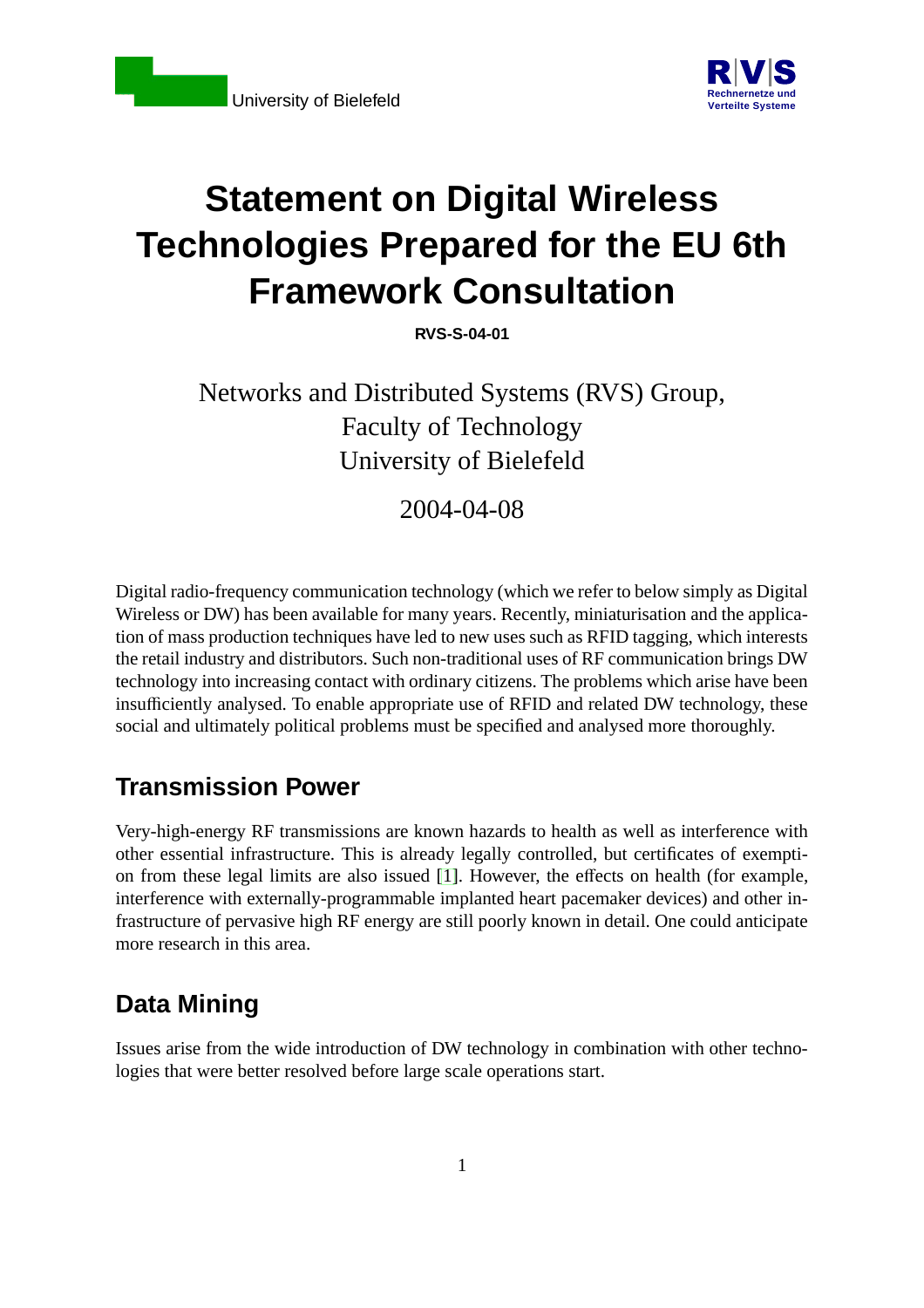

The unique serial number (ID) from RFID tags makes it easy for database and archiving companies to store and associate data by linking to this ID. Information previously only available, if at all, through complex data mining is becoming available through fast database queries.

While very helpful to logistical planning undertaken by retail companies and distributors, the easy availability of such information enables also its misuse, whether undesigned or designed, inadvertent or intentional. In Germany, there is some degree of legal protection against such misuse through the Right of Informational Self-Determination derived from the Basic Constitutional Law [\[2\]](#page-4-1). Data from and about a person may only be collected, stored and processed with the expressed and revocable consent of that person. Processing and utilisation of the information must be transparent and comprehensible. False data or incorrectly-linked data must be corrected or deleted on demand.

However, de jure protection is not the same as de facto protection. There is a danger that these important and established rules for privacy protection may easily be violated through misuse and abuse of RFID technology. Not only that, but some features of the technology may inadvertently weaken the protections afforded by transparency and comprehensibility: for example, a customer may well not be able easily to determine when and where data is being collected from RFID tags and exactly what conclusions are being drawn from this data. For example, personal or accounting data may be stored directly on RFID tags to enable quick proofs of purchase history for refund and return purposes. But this data may equally be used by other tag readers for other purposes, for example to infer information about a customer's lifetime purchasing profile over many retailers.

Such conflicts between the intention of the law and DW technology are intrinsic to the technology and should be resolved before wide-area introduction of the technology [\[3\]](#page-5-0). We suggest there is a role here for the EU in identifying such conflicts.

Introduction of such technology without appropriate consultation with stakeholders has already led to protests in Germany and to a cost-intensive recall of a series of customer payment cards [\[4,](#page-5-1) [5\]](#page-5-2). Some of this was organised by a Bielefeld info-technology public-interest group, FoeBuD e.V. While we regard such interventions as occasionally appropriate according to the situation, we do not regard these kinds of processes as the optimal way to introduce and control technology. A stakeholder-consultation process with early resolution of concerns and a goal of reaching consensus would have been more appropriate in this specific case. However, it would not have been easy for the retailer to identify or approach appropriate interlocutors; a "try it and see what happens" approach may well have been the most easily-available option. We suggest that the EU could usefully consider what sorts of stakeholder-involvement processes it wishes to encourage, and how these might be structured.

Security concerns arise not only with customer data, but may also arise with trade secrets and other privileged business and political information. Imagine, for example, that one could detect the presence of senior government figures at a meeting with terrorists through RFID interrogation of clothing. Such occurrences may be avoided by sufficiently close attention paid to security, but this may not be effectively possible with lesser organisations than government. It would be possible to trace the movements of potentially every citizen, and such possibilities could be used by people wishing to discredit a citizen for any reason (for political or business reasons, or for purposes of determining a divorce settlement, for example). With suitable placement and combination of multiple reading devices, exact surveillance and tracking becomes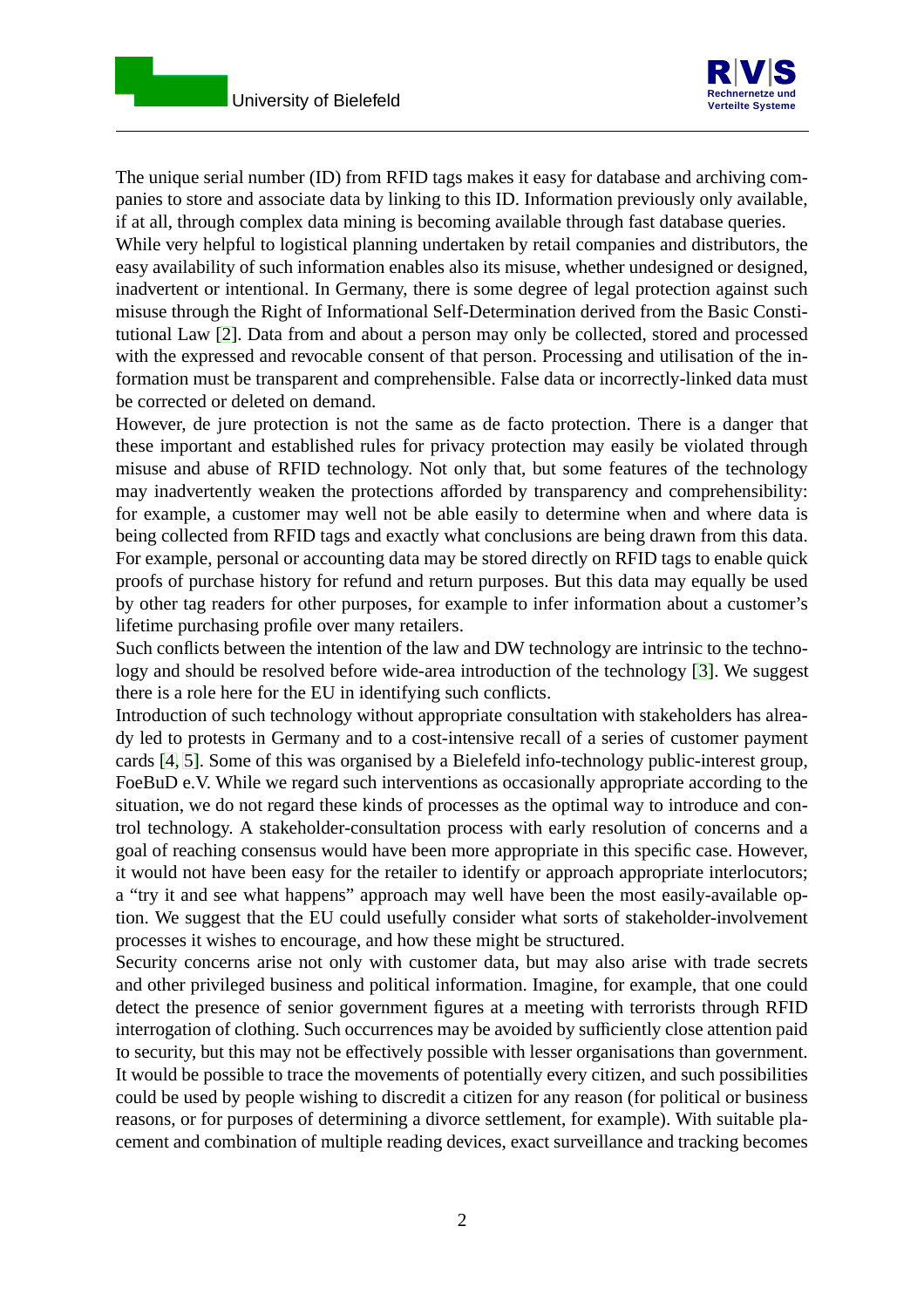

technically feasible at some distance and without line-of-sight constraints.

We suggest that these possibilities must be analysed in detail and ways found to implement the technology in such a way as to render impossible such nefarious uses and to render feasible only those uses legitimated for the purpose of the tags, such as inventory assessment and automated transactions at points of sale.

## **Standardisation and Interoperability**

Particular problems such as those mentioned directly above arise through standardisation and through interoperability. Since tag readability is de facto more or less standardised, improperlysecured data may be read by persons or companies that legally should not be able so to do. Other potential examples come to mind. Here are three:

- Were currency to be equipped with RFID tags, not only banks and stores could check its authenticity quickly, but thieves could determine how much cash a potential target was carrying in hisher purse.
- Or store A could read customers' tags upon entry and determine whether they had been shopping at competitor store B and thereby treat the customer in some way that he or she would not desire. For example, the owner of store A may, in Germany, legally prohibit entrance to any customer for any reason - such as that he or she is carrying a RFID blocking device.
- Or an inadequately-protected customer ID number stored in a rebate card could be intentionally changed by third parties, and the rebates accounted to another person. Bank ATMs have been and still are being compromised by similar exploits that have been known and documented for years, despite that the ways to guard against the exploits are also known and documented.

The social problems of exploitation through standardisation and interoperability in digital communication technologies are perhaps most starkely illustrated through problems with Internet viruses and the hindrances to productivity and the detriment to quality of life that they cause. Most of this malware is targeted at a specific vendor's software products, and the risks of such homogenisation have been studied in the professional literature for more than a decade. Those of us who use other products from different providers have not been affected by the malware to anything like the same extent (except insofar as the problems affect our interlocutors).

We suggest that the EU could usefully consider the social consequences both of standardisation and interoperability, and of their converses, technical and data diversity and protection. We also suggest that the development and application of appropriate technology, such as cryptologic and cryptographic technology, in service of data diversity and protection in the use of RFIDs may be a suitable area of study.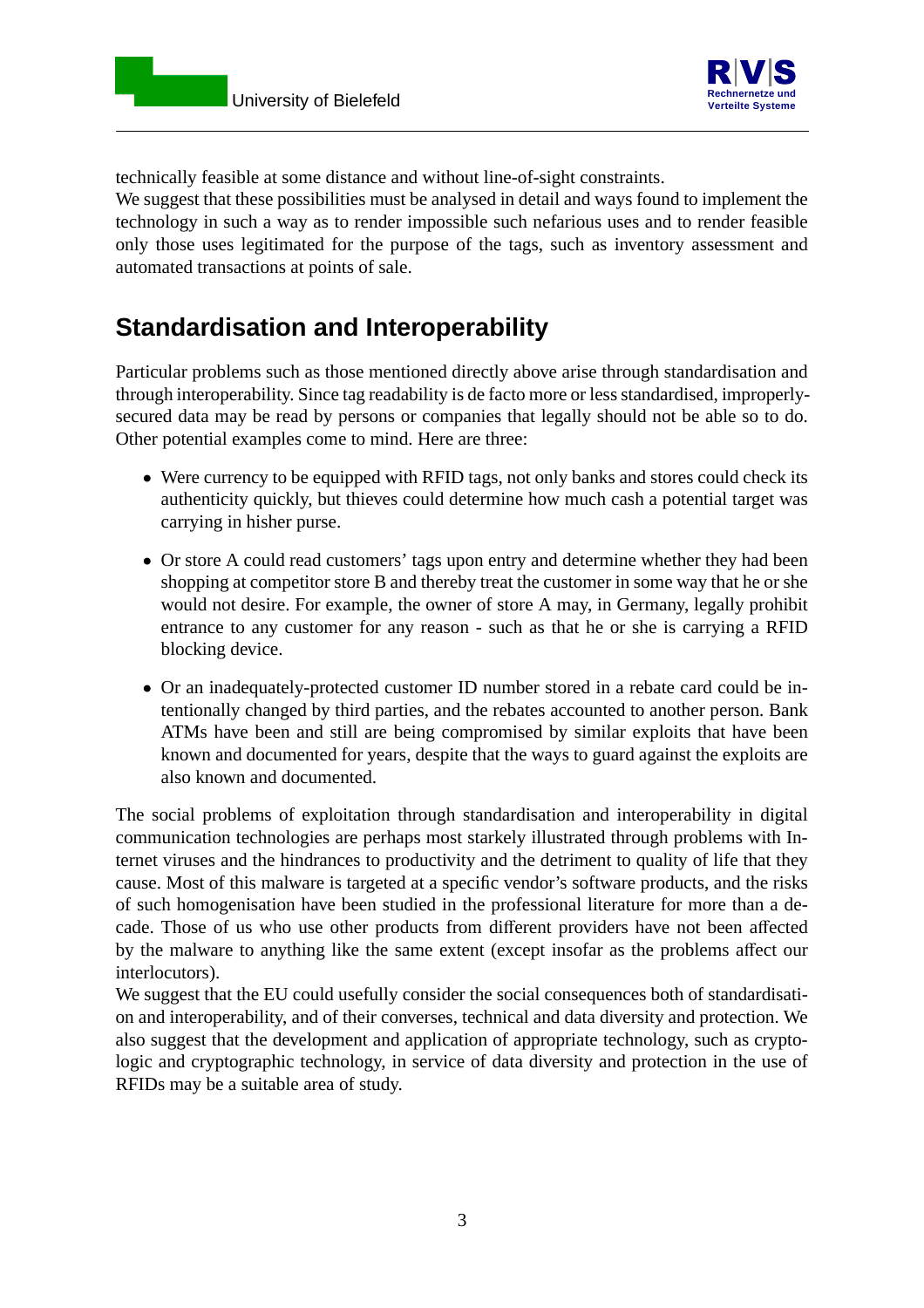

### **The Fragmentation of Technical Customer Protection**

Two technical measures have been proposed by the DW industry and developed to enable consumers to protect themselves from the unwanted effects of RFID technology.

First is a deactivation device [\[5\]](#page-5-2), which shall disable RFID tags after the point of sale. It is not proposed that such devices be used by retailers, thus adding a burden to a customer to ensure deactivation him- or herself. Further, it is technically not possible for a customer to ensure that the RFID tag is truly disabled, or has merely become dormant or partially-functional. Any such deactivation technology, to be effective, must prove to the customer that permanent deactivation has occurred. No such technology has yet been offered [\[6\]](#page-5-3).

Second is a blocker tag, which is supposed to inhibit the communication between RFID tag and reading device by transmitting jamming signals. This technology is also not yet ready (see the information page on blocker tags at [\[7\]](#page-5-4)). It may also interfere with legitimate and desirable uses of RFID tags (inventory assessment; automated transactions). Furthermore, there are technical holes in the protection thus offered. As with deactivation devices, the onus to provide blocker-tag protection will likely lie with the customer.

When the onus lies with a customer to provide protection technology, it is also open to a store owner in Germany to deny entrance to a customer possessed of such technology. So apart from the technical immaturity of the proposed protection, there could be strong social pressures inhibiting people from employing such protection, even though they might wish to do so.

We suggest that the EU could devise appropriate technical protection and develop the means, legally or otherwise, to secure its use as appropriate.

## **Technological Impact Protection**

Not only the potential for easy misuse raises concerns about RFID technology. The proposed normal use raises concerns also, not just with DW technology alone but in combination with other technologies.

In general, it must be ensured both now and for the future that normal use does not, and cannot, lead to a violation of existing social protections, especially those dealing with security, privacy and civil rights.

Studies so far of the impact of RFID technology have mainly focused on the interests of the introducers and users of such technology, rather than on the interests of all stakeholders, many of whom may be negatively affected by its use. We therefore see a significant role for the EU in supporting impact studies which focus on all stakeholders, including not just industrial users but also consumers of retail products, those who wish to maintain their privacy to at least the current extent, and so on.

Unless significant study of impact followed by appropriate actions and measures is undertaken, we can envisage abuse levels of RFID technology reaching the levels of abuse of current Internet technology, which to all accounts is unacceptably high. (We note that much abuse of digital communication technology is known to be underreported, especially embezzlement through financial institutions.) We regard the proposals we have made above as the minimum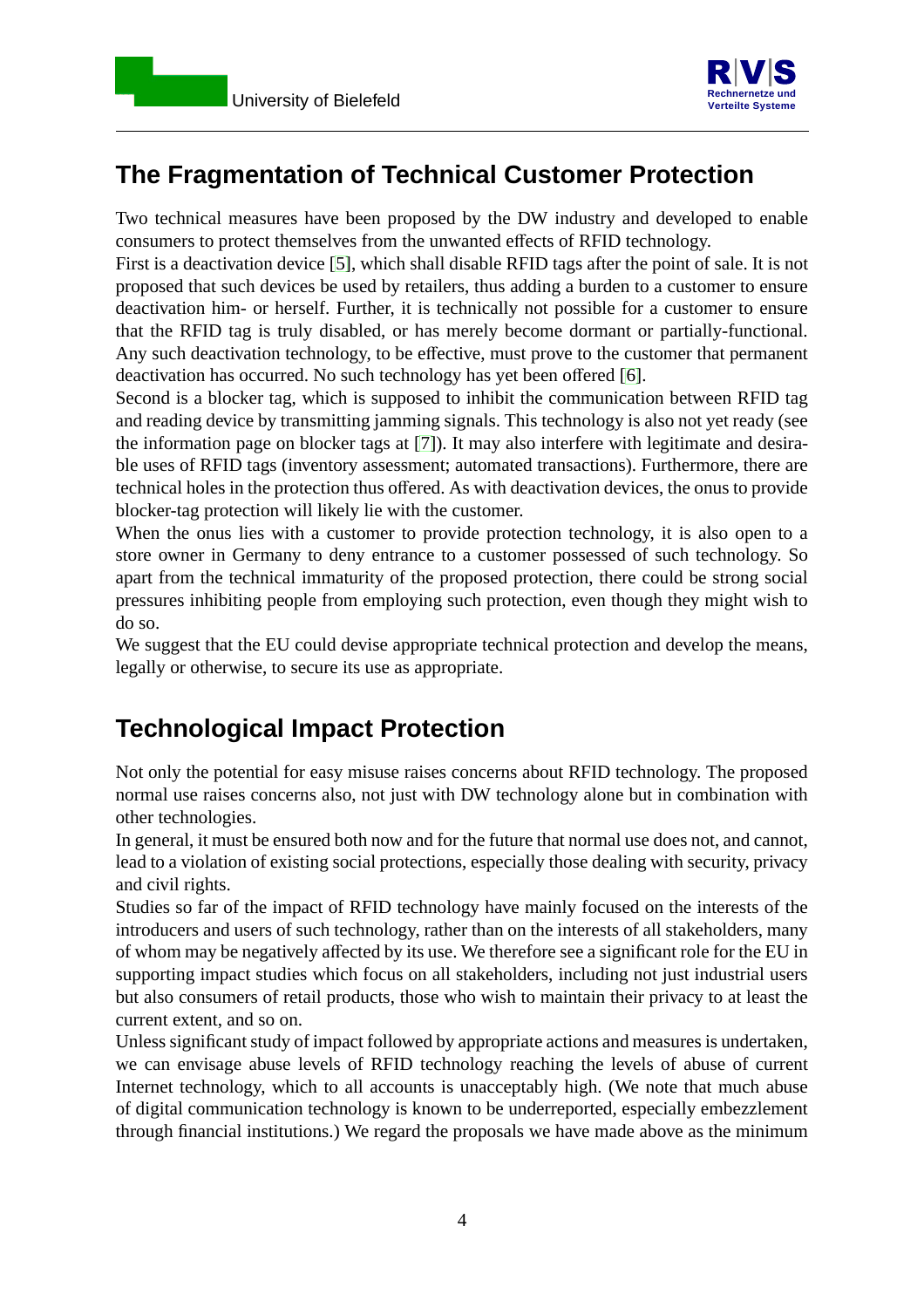



necessary to avoid such an outcome with RFID technology.

## **Summary**

We have suggested that the EU could:

- Further study the impact on health (particularly implanted electronic equipment) and existing infrastructure of increasing levels of moderate- to high-energy RF transmissions.
- Identify conflicts between the intention of the law and DW technology which are intrinsic to the technology, and propose resolution of such conflicts before wide-area introduction of the technology.
- Usefully consider what sorts of stakeholder-involvement processes it wishes to encourage for the resolution of the conflicting interests of stakeholders in RFID use, and how these processes might be structured.
- Analyse possibilities for intentional and unintentional abuse of RFID technology in detail and find ways to implement the technology so as to render impossible such nefarious uses and to render feasible only those uses legitimated for the purpose of the tags.
- Consider the social consequences both of standardisation and interoperability, and of their converses, technical and data diversity and protection.
- Develop means, say through development and application of appropriate cryptologic and cryptographic technology, to ensure the acceptable degree of technical and data diversity, whatever that should turn out to be.
- In general, devise appropriate technical protection for stakeholders in RFID technology and develop the means, legally or otherwise, to secure use of this protection.

#### <span id="page-4-0"></span>**References**

- [1] FoeBuD e.V., Public Domain 128: "Spy Chips in the Yoghurt Mug RFIDs - coming soon!", <http://www.foebud.org/pd/pd128/index-gb.html>
- <span id="page-4-1"></span>[2] Dr. Benda, Dr. Simon, Dr.Hesse, Dr. Katzenstein, Dr. Niemeyer, Dr. Heußner, Niedermaier, Dr. Henschel: "BVerfGE 65, 1 - Volkszählung: Urteil des Ersten Senats vom 15. Dezember 1983 auf die mündliche Verhandlung vom 18. und 19. Oktober 1983 - 1 BvR 209, 269, 362, 420, 440, 484/83 in den Verfahren über die Verfassungsbeschwerden", <http://www.datenschutz-berlin.de/gesetze/sonstige/volksz.htm>